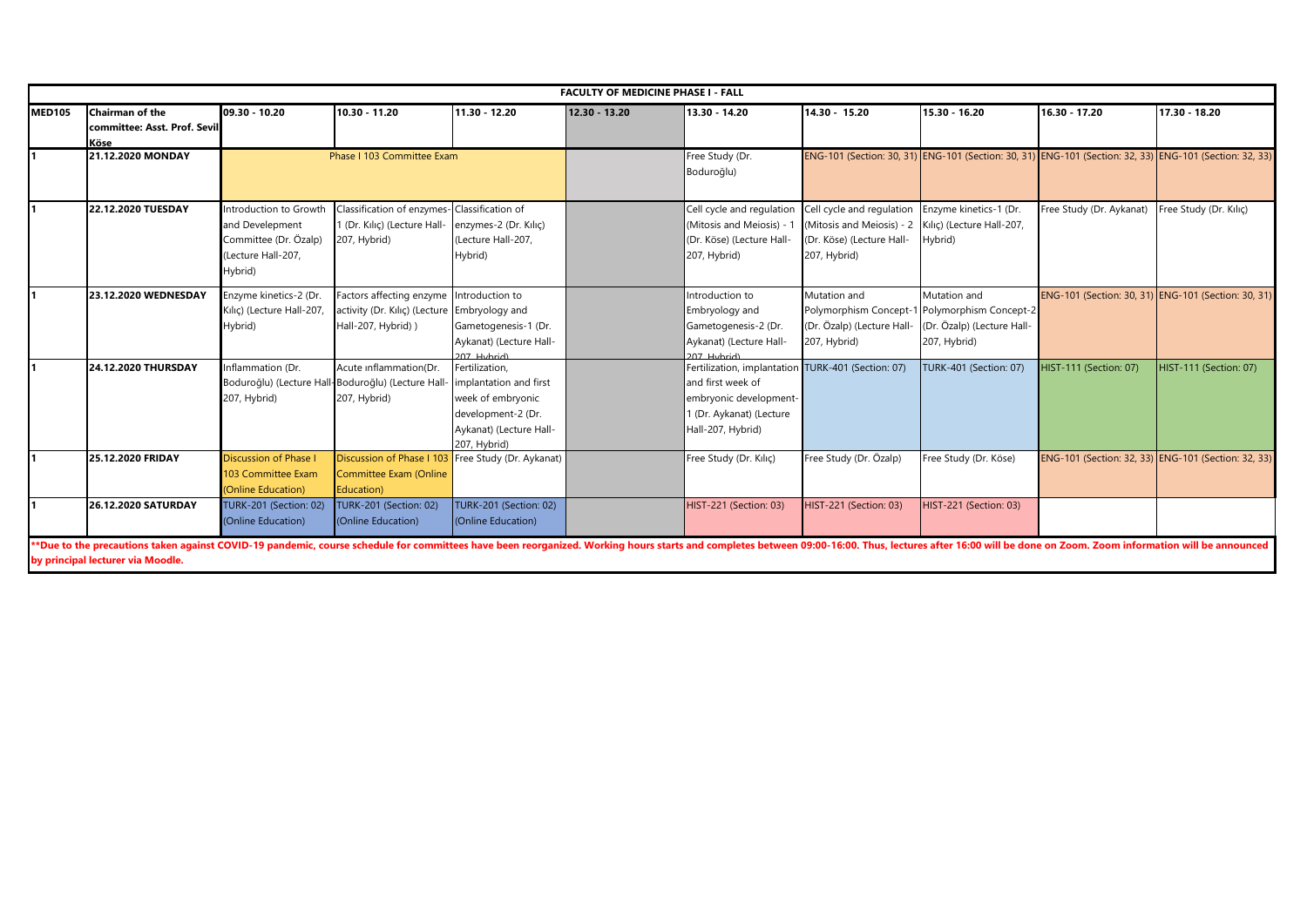| <b>FACULTY OF MEDICINE PHASE I - FALL</b> |                                                                |                                                                                                                                     |                                                                                                                                     |                                                                                                     |               |                                                                                                |                                                                             |                                                              |                        |                                                     |
|-------------------------------------------|----------------------------------------------------------------|-------------------------------------------------------------------------------------------------------------------------------------|-------------------------------------------------------------------------------------------------------------------------------------|-----------------------------------------------------------------------------------------------------|---------------|------------------------------------------------------------------------------------------------|-----------------------------------------------------------------------------|--------------------------------------------------------------|------------------------|-----------------------------------------------------|
| <b>MED105</b>                             | <b>Chairman of the</b><br>committee: Asst. Prof.<br>Sevil Köse | 09.30 - 10.20                                                                                                                       | 10.30 - 11.20                                                                                                                       | $\sqrt{11.30 - 12.20}$                                                                              | 12.30 - 13.20 | 13.30 - 14.20                                                                                  | 14.30 - 15.20                                                               | 15.30 - 16.20                                                | 16.30 - 17.20          | 17.30 - 18.20                                       |
|                                           | 28.12.2020 MONDAY                                              | Chromosome structure<br>and classification, the<br>mechanisms of<br>chromosomal<br>abnormalities-1 (Dr.<br>Köse) (Lecture Hall-207, | Chromosome structure<br>and classification, the<br>mechanisms of<br>chromosomal<br>abnormalities-2 (Dr.<br>Köse) (Lecture Hall-207, | Chronic inflammation-<br>1(Dr. Boduroğlu) (Lecture<br>Hall-207, Hybrid)                             |               | Chronic inflammation-2<br>(Dr. Boduroğlu) (Lecture<br>Hall-207, Hybrid)                        | ENG-101 (Section: 30, 31)                                                   | ENG-101 (Section: 30, 31)                                    |                        | ENG-101 (Section: 32, 33) ENG-101 (Section: 32, 33) |
|                                           | 29.12.2020 TUESDAY                                             | Regulation of enzyme<br>activity-1 (Dr. Kılıç)<br>(Lecture Hall-207,<br>Hybrid)                                                     | Regulation of enzyme<br>activity-2 (Dr. Kılıç)<br>(Lecture Hall-207,<br>Hybrid)                                                     | Second and third week of<br>embryonic development-<br>1 (Dr. Aykanat) (Lecture<br>Hall-207, Hybrid) |               | Second and third week of Regulation of enzyme<br>2 (Dr. Aykanat) (Lecture<br>Hall-207, Hybrid) | embryonic development- activity-3 (Dr. Kılıç) (Lecture<br>Hall-207, Hybrid) | Free Study (Dr. Aykanat)                                     | Free Study (Dr. Köse)  | Free Study (Dr. Kılıç)                              |
|                                           | 30.12.2020 WEDNESDAY                                           | Classification of<br>carbohydrates;<br>monosaccharides (Dr.<br>Kılıc) (Lecture Hall-207,<br>Hybrid)                                 | Classification of<br>carbohydrates;<br>monosaccharides (Dr.<br>Kılıç) (Lecture Hall-207,<br>Hybrid)                                 | Time course of drug<br>action (Dr. Tecder)<br>(Lecture Hall-207,<br>Hybrid)                         |               | Pharmacodynamics of<br>drugs-1 (Dr. Tecder)<br>(Lecture Hall-207,<br>Hybrid)                   | Lab: Kinetics of enzymes-1<br>(Dr. Kılıç) (Online Education                 | Lab: Kinetics of enzymes-2<br>(Dr. Kılıç) (Online Education) |                        | ENG-101 (Section: 30, 31) ENG-101 (Section: 30, 31) |
|                                           | 31.12.2020 THURSDAY                                            | Pharmacodynamics of<br>drugs-2 (Dr. Tecder)<br>(Lecture Hall-207,<br>Hybrid)                                                        | Tissue repair-1 (Dr.<br>Boduroğlu) (Lecture Hall<br>207, Hybrid)                                                                    | Tissue repair-2 (Dr.<br>Boduroğlu) (Lecture Hall-<br>207, Hybrid)                                   |               | Disaccharides (Dr. Kılıç)<br>(Lecture Hall-207,<br>Hybrid)                                     | TURK-401 (Section: 07)                                                      | <b>TURK-401 (Section: 07)</b>                                | HIST-111 (Section: 07) | <b>HIST-111 (Section: 07)</b>                       |
|                                           | 01.01.2021 FRIDAY                                              |                                                                                                                                     |                                                                                                                                     |                                                                                                     |               | <b>PUBLIC HOLIDAY</b>                                                                          |                                                                             |                                                              |                        |                                                     |
|                                           | 02.01.2021 SATURDAY                                            | <b>TURK-201 (Section: 02)</b><br>(Online Education)                                                                                 | <b>TURK-201 (Section: 02)</b><br>(Online Education)                                                                                 | TURK-201 (Section: 02)<br>(Online Education)                                                        |               | HIST-221 (Section: 03)                                                                         | HIST-221 (Section: 03)                                                      | HIST-221 (Section: 03)                                       |                        |                                                     |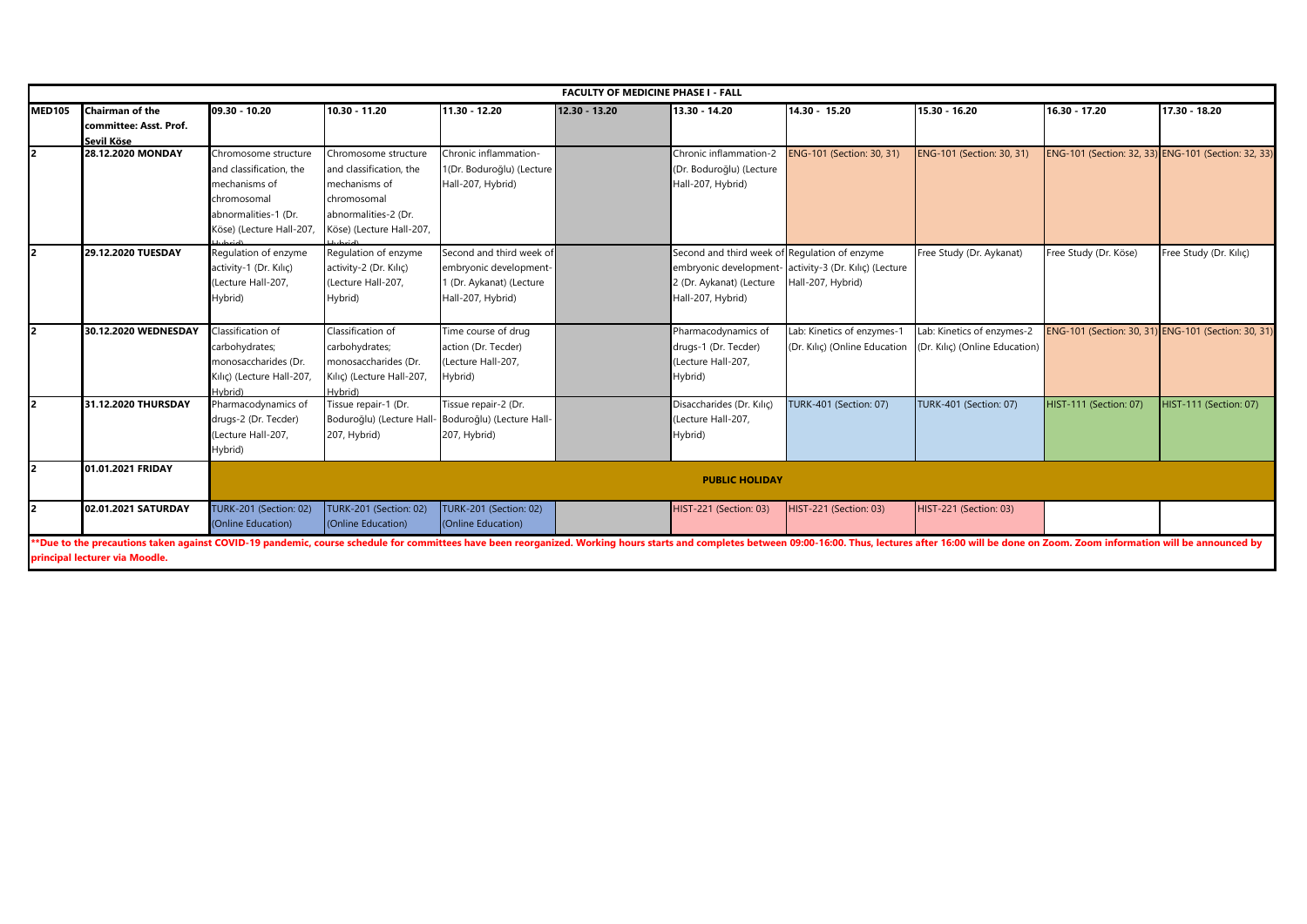|               |                                                         |                                                                                         |                                                                                                  |                                                                                                            | <b>FACULTY OF MEDICINE PHASE I - FALL</b> |                                                                                                                        |                                                                                                         |                               |                                                     |                          |
|---------------|---------------------------------------------------------|-----------------------------------------------------------------------------------------|--------------------------------------------------------------------------------------------------|------------------------------------------------------------------------------------------------------------|-------------------------------------------|------------------------------------------------------------------------------------------------------------------------|---------------------------------------------------------------------------------------------------------|-------------------------------|-----------------------------------------------------|--------------------------|
| <b>MED105</b> | Chairman of the<br>committee: Asst. Prof.<br>Sevil Köse | 09.30 - 10.20                                                                           | 10.30 - 11.20                                                                                    | 11.30 - 12.20                                                                                              | 12.30 - 13.20                             | 13.30 - 14.20                                                                                                          | 14.30 - 15.20                                                                                           | 15.30 - 16.20                 | 16.30 - 17.20                                       | 17.30 - 18.20            |
|               | 04.01.2021 MONDAY                                       | 3rd-8th weeks-<br>Organogenesis-1 (Dr.<br>Aykanat) (Lecture Hall-<br>207 Hybrid)        | 3rd-8th weeks-<br>Organogenesis-2 (Dr.<br>Aykanat) (Lecture Hall-<br>207 Hybrid)                 | Polysaccarides and other<br>carbohydrates (Dr. Kılıç)<br>(Lecture Hall-207, Hybrid)                        |                                           | Free Study (Dr. Köse)                                                                                                  | ENG-101 (Section: 30, 31) ENG-101 (Section: 30, 31) ENG-101 (Section: 32, 33) ENG-101 (Section: 32, 33) |                               |                                                     |                          |
|               | 05.01.2021 TUESDAY                                      | DNA repair mechanisms<br>207, Hybrid)                                                   | DNA repair mechanisms<br>1 (Dr. Köse) (Lecture Hall- 2 (Dr. Köse) (Lecture Hall-<br>207, Hybrid) | Introduction to<br>neoplasm.<br>nomenculature (Dr.<br>Boduroğlu) (Lecture Hall-<br>207, Hybrid)            |                                           | Introduction to<br>neoplasm: invasion<br>metastasis (Dr.<br>Boduroğlu) (Lecture Hall-<br>207, Hybrid)                  | Fetal stage (3rd month-<br>Birth) (Dr. Aykanat)<br>(Lecture Hall-207, Hybrid)                           | Free Study (Dr. Kilic)        | Free Study (Dr.<br>Boduroğlu)                       | Free Study (Dr. Aykanat) |
|               | 06.01.2021 WEDNESDAY                                    | Glycoproteins and<br>derivatives (Dr. Kılıc)<br>(Lecture Hall-207, Hybrid) 207, Hybrid) | Fatty acids; triglycerides<br>(Dr. Kılıç) (Lecture Hall-                                         | Placenta, fetal<br>membranes and multiple<br>pregnancies-1 (Dr.<br>Aykanat) (Lecture Hall-<br>207, Hybrid) |                                           | Placenta, fetal<br>membranes and multiple morphologic<br>pregnancies-2 (Dr.<br>Aykanat) (Lecture Hall-<br>207, Hybrid) | Genetic disease with<br>consequences- 2 (Dr.<br>Boduroğlu) (Lecture Hall-<br>207, Hybrid)               | Free Study (Dr. Köse)         | ENG-101 (Section: 30, 31) ENG-101 (Section: 30, 31) |                          |
|               | 07.01.2021 THURSDAY                                     | Cell death mechanisms-1<br>(Dr. Köse) (Lecture Hall-<br>207, Hybrid)                    | Cell death mechanisms-2<br>(Dr. Köse) (Lecture Hall-<br>207, Hybrid)                             | Lab: Analysis of<br>carbohydrates-1 (Dr.<br>Kılıç) (Online Education                                       |                                           | Lab: Analysis of<br>carbohydrates-2 (Dr.<br>Kılıç) (Online Education)                                                  | <b>TURK-401 (Section: 07)</b>                                                                           | TURK-401 (Section: 07)        | HIST-111 (Section: 07)                              | HIST-111 (Section: 07)   |
| lз            | 08.01.2021 FRIDAY                                       | Free Study (Dr. Kilic)                                                                  | Free Study (Dr.<br>Boduroğlu)                                                                    | Free Study (Dr. Aykanat)                                                                                   |                                           | Free Study (Dr. Özalp)                                                                                                 | Free Study (Dr. Köse)                                                                                   | Free Study (Dr.<br>Boduroğlu) | ENG-101 (Section: 32, 33) ENG-101 (Section: 32, 33) |                          |
|               | 09.01.2021 SATURDAY                                     | <b>TURK-201 (Section: 02)</b><br>(Online Education)                                     | <b>TURK-201 (Section: 02)</b><br>(Online Education)                                              | <b>TURK-201 (Section: 02)</b><br>(Online Education)                                                        |                                           | HIST-221 (Section: 03)                                                                                                 | <b>HIST-221 (Section: 03)</b>                                                                           | HIST-221 (Section: 03)        |                                                     |                          |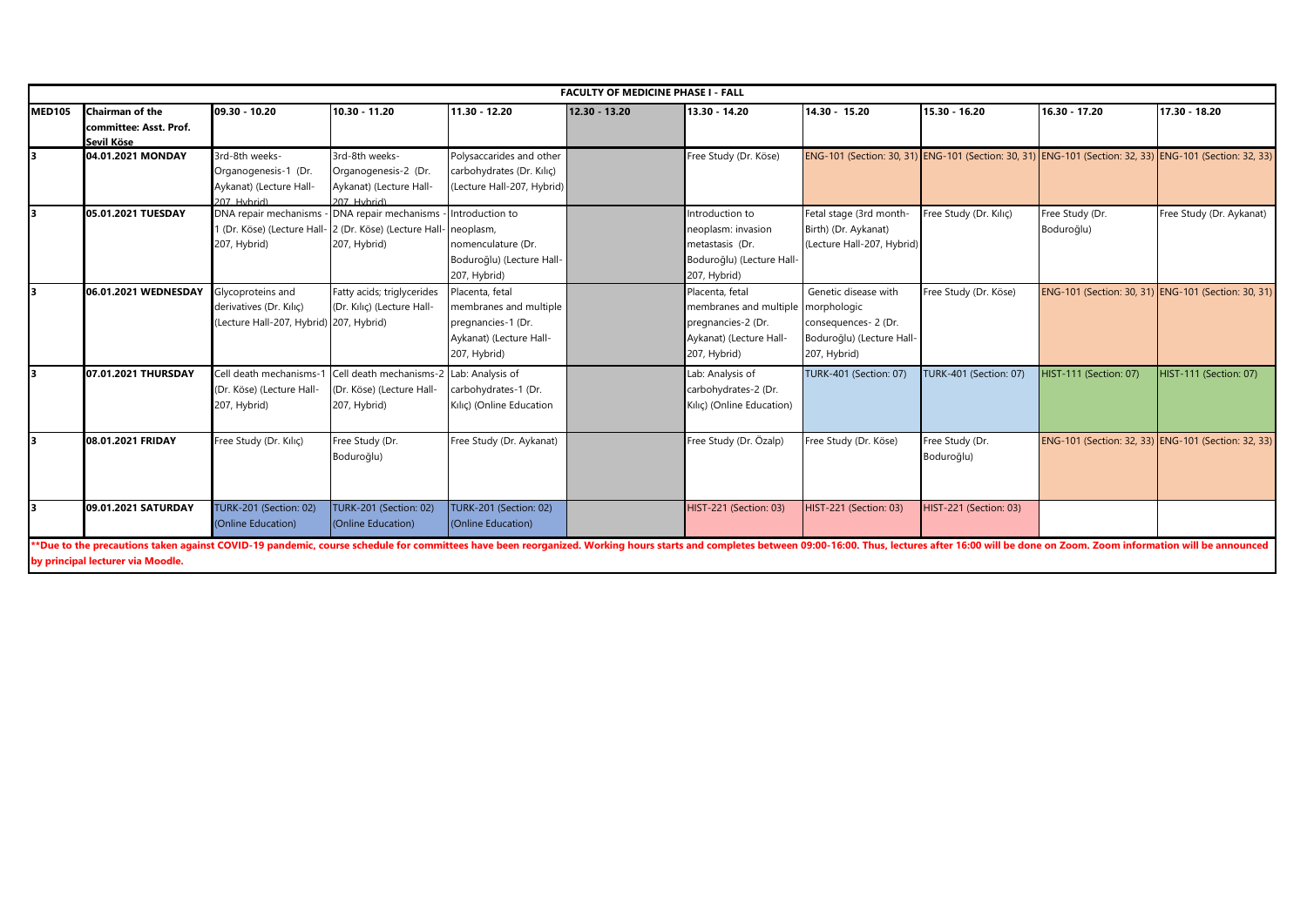|               |                                                                |                                                                                      |                                                                                                                             |                                                                          | <b>FACULTY OF MEDICINE PHASE I - FALL</b> |                                                                     |                                                                                                                                                                                    |                                       |                                                                                                         |                               |
|---------------|----------------------------------------------------------------|--------------------------------------------------------------------------------------|-----------------------------------------------------------------------------------------------------------------------------|--------------------------------------------------------------------------|-------------------------------------------|---------------------------------------------------------------------|------------------------------------------------------------------------------------------------------------------------------------------------------------------------------------|---------------------------------------|---------------------------------------------------------------------------------------------------------|-------------------------------|
| <b>MED105</b> | <b>Chairman of the</b><br>committee: Asst. Prof.<br>Sevil Köse | 09.30 - 10.20                                                                        | 10.30 - 11.20                                                                                                               | 11.30 - 12.20                                                            | 12.30 - 13.20                             | 13.30 - 14.20                                                       | 14.30 - 15.20                                                                                                                                                                      | 15.30 - 16.20                         | 16.30 - 17.20                                                                                           | 17.30 - 18.20                 |
|               | 11.01.2021 MONDAY                                              | Phospholipids;<br>glycolipids (Dr. Kılıç)<br>(Lecture Hall-207, Hybrid) 207, Hybrid) | Digestion of nucleic acids de novo synthesis of<br>(Dr. Kılıç) (Lecture Hall-                                               | purine nucleodites (Dr.<br>Kılıç) (Lecture Hall-207,<br>Hybrid)          |                                           | Epigenetic (Dr. Özalp)<br>(Lecture Hall-207, Hybrid)                |                                                                                                                                                                                    |                                       | ENG-101 (Section: 30, 31) ENG-101 (Section: 30, 31) ENG-101 (Section: 32, 33) ENG-101 (Section: 32, 33) |                               |
|               | 12.01.2021 TUESDAY                                             | Lab: Serum protein<br>determination - 1 (Dr.<br>Kılıç) (Online Education)            | Lab: Serum protein<br>determination - 2 (Dr.<br>Kılıç) (Online Education)                                                   | Lab: Fetal and maternal<br>histology (Dr. Aykanat)<br>(Online Education) |                                           | Purine catabolism (Dr.<br>Kılıç) (Lecture Hall-207,<br>Hybrid)      | Case discussion time:<br>Birth defects and prenatal Birth defects and prenata<br>diagnosis-1 (Dr. Aykanat) diagnosis -2 (Dr.<br>(Lecture Hall-207, Hybrid) Aykanat) (Lecture Hall- | Case discussion time:<br>207, Hybrid) | Free Study (Dr. Kiliç)                                                                                  | Free Study (Dr. Özalp)        |
|               | 13.01.2021 WEDNESDAY                                           | Clinical Aspects of<br>Neoplasia (Dr.<br>Boduroğlu) (Lecture Hall-<br>207, Hybrid)   | Pyrimidine biosynthesis<br>and catabolism (Dr. Kılıç) (Dr. Özalp) (Lecture Hall-<br>(Lecture Hall-207, Hybrid) 207, Hybrid) | Mendelian inheritance                                                    |                                           | Mendelian inheritance<br>(Dr. Özalp) (Lecture Hall-<br>207, Hybrid) | Genetic control<br>mechanisms (Dr. Özalp)<br>(Lecture Hall-207, Hybrid)                                                                                                            | <b>Social Study</b>                   | ENG-101 (Section: 30, 31) ENG-101 (Section: 30, 31)                                                     |                               |
|               | 14.01.2021 THURSDAY                                            | Molecular basis of<br>genetic diseases (Dr.<br>Hybrid)                               | Non-mendelian<br>inheritance (Dr. Özalp)<br>Özalp) (Lecture Hall-207, (Lecture Hall-207, Hybrid) (Dr. Özalp) (Lecture Hall- | Poligenic and<br>multifactorial inheritance<br>207, Hybrid)              |                                           | Free Study (Dr. Aykanat)                                            | <b>TURK-401 (Section: 07)</b>                                                                                                                                                      | <b>TURK-401 (Section: 07)</b>         | <b>HIST-111 (Section: 07)</b>                                                                           | <b>HIST-111 (Section: 07)</b> |
|               | 15.01.2021 FRIDAY                                              | Free Study (Dr. Özalp)                                                               | Free Study (Dr. Köse)                                                                                                       | Free Study (Dr. Aykanat)                                                 |                                           | Free Study (Dr.<br>Boduroğlu)                                       | Free Study (Dr.<br>Yurdakan)                                                                                                                                                       | Free Study (Dr. Aykanat)              | ENG-101 (Section: 32, 33) ENG-101 (Section: 32, 33)                                                     |                               |
|               | 16.01.2021 SATURDAY                                            | <b>TURK-201 (Section: 02)</b><br>(Online Education)                                  | <b>TURK-201 (Section: 02)</b><br>(Online Education)                                                                         | TURK-201 (Section: 02)<br>(Online Education)                             |                                           | HIST-221 (Section: 03)                                              | <b>HIST-221 (Section: 03)</b>                                                                                                                                                      | HIST-221 (Section: 03)                |                                                                                                         |                               |